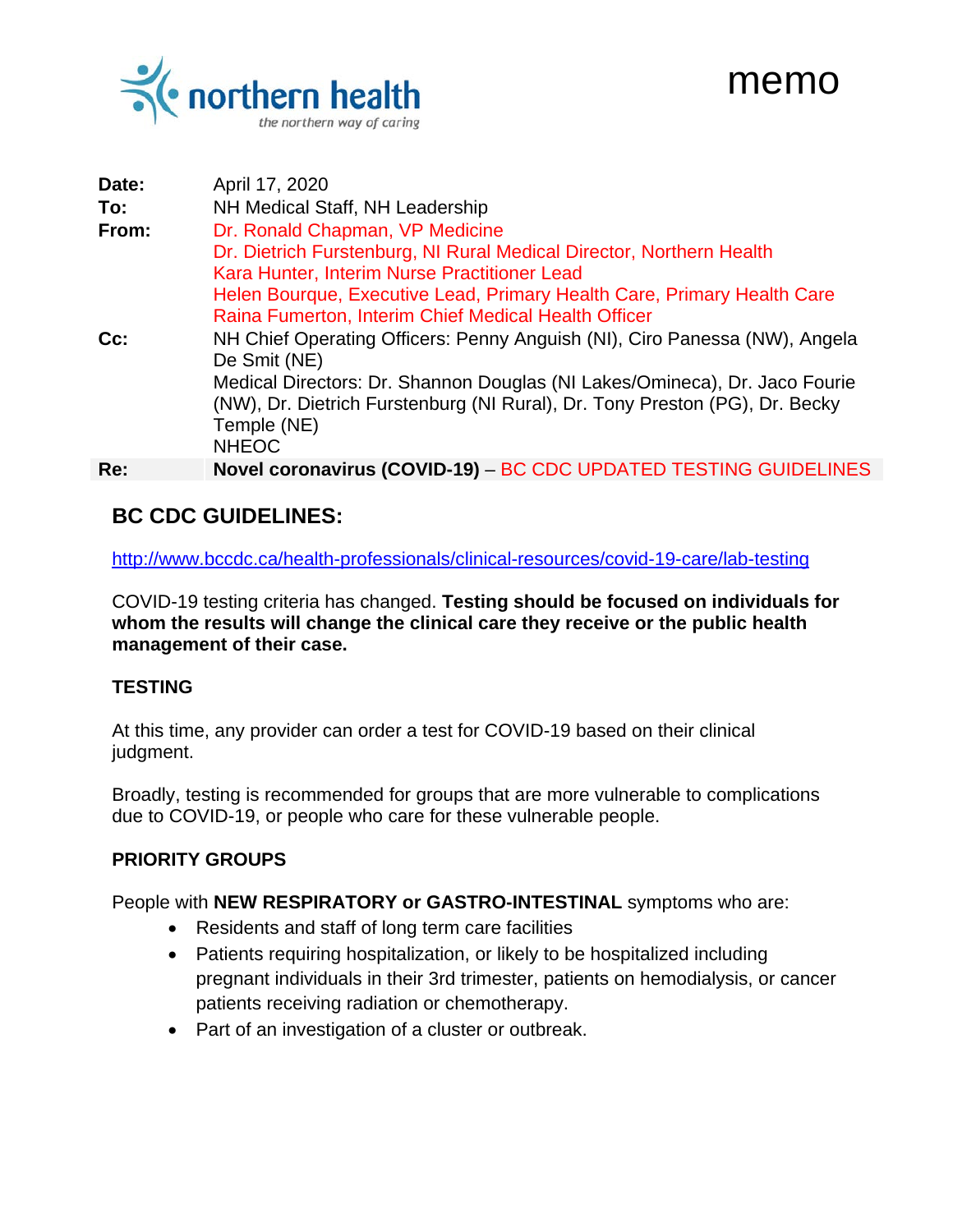Individuals with **FEVER and a NEW (OR WORSENING) COUGH or SHORTNESS OF BREATH** who are:

- Health Care Workers
- Residents of remote, isolated or Indigenous communities

Northern Health defines isolated & remote communities as:

**Any Resident of a; First Nations Community OR Level One NH Community OR a community which is at least 1 hour or 100 kilometers away from a hospital. Please see attached list of First Nations Communities and Level 1 NH Sites.**

- People living and working in congregate settings such as work-camps, correctional facilities, shelters, group homes, assisted living and seniors' residences
- People who are homeless or have unstable housing
- Essential service providers (e.g. first responders)
- Returning travellers identified at a point of entry to Canada.

## **TESTING IS NOT RECOMMENDED FOR PATIENTS WITH NO SYMPTOMS**

**Full list of level 1 communities and First Nations communities below.**